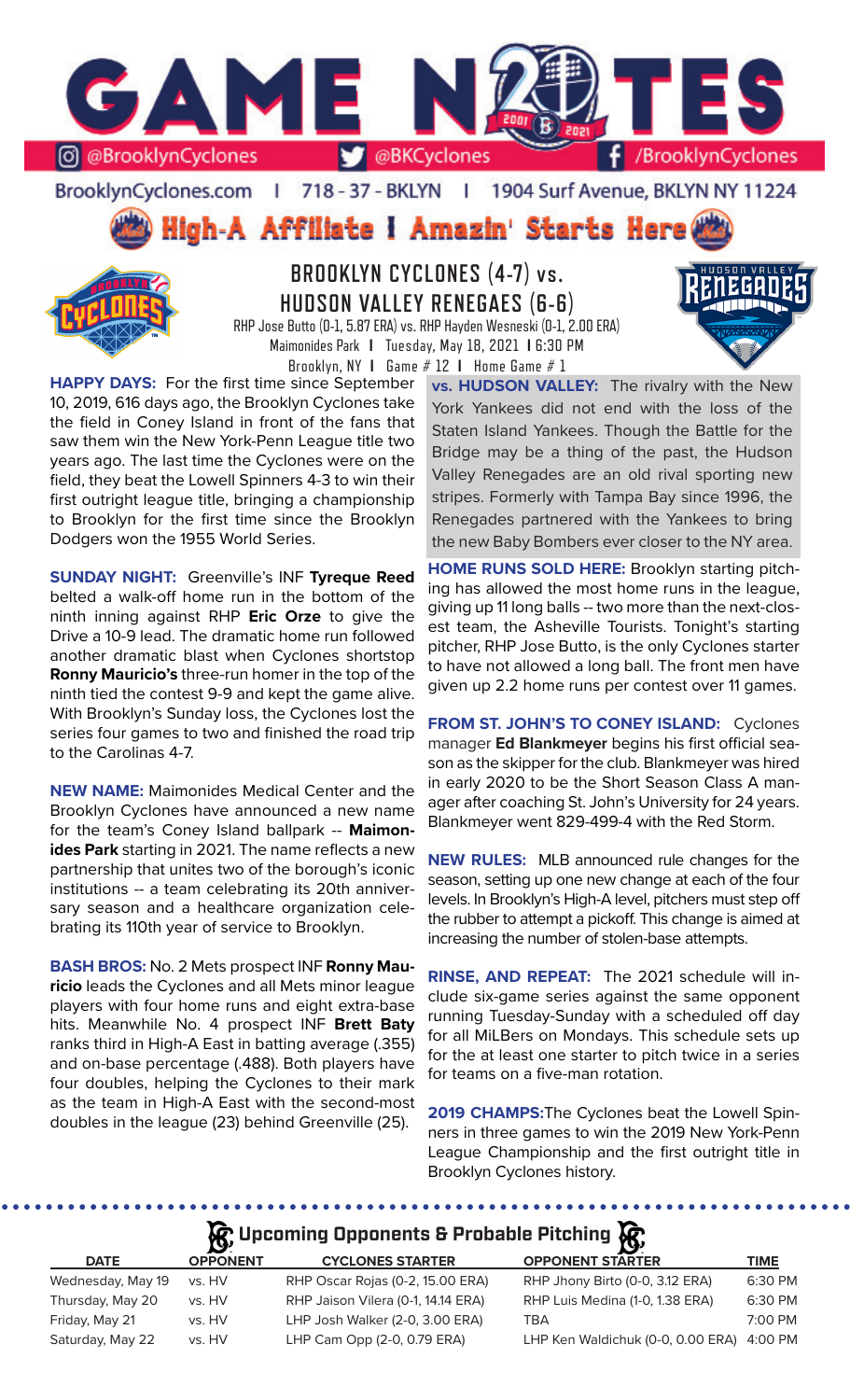

 **Brooklyn Cyclones**  3-2 victory on Wednesday night in Greenville. The right-LAST TIME OUT: Butto took a no-decision in Brooklyn's hander was much sharper in his second start, striking out six, allowing one run on two hits over four innings. However, Butto allowed a career-high-tying three walks for the second-straight outing.

| <b>DATE</b> | <b>OPP</b> | <b>DEC</b> | IP  | н              | R    | ER | BB | κ | <b>HR</b> | <b>AVG</b> |
|-------------|------------|------------|-----|----------------|------|----|----|---|-----------|------------|
| 5/12        | @GVL       |            | 4.0 | $\overline{2}$ | 1    | 1  | 3  | 6 | $\circ$   | .185       |
| 5/5         | @ASH       | L          | 3.2 | 3              | 4    | 4  | 3  | 5 | 0         | .214       |
|             |            |            |     |                |      |    |    |   |           |            |
|             |            |            |     |                |      |    |    |   |           |            |
|             |            |            |     |                |      |    |    |   |           |            |
|             | K/9        |            |     |                | BB/9 |    |    |   | HR/9      |            |
|             |            |            |     |                |      |    |    |   |           |            |
|             | 12.9       |            |     |                |      |    |    |   |           |            |
|             |            |            |     |                | 7.0  |    |    |   |           |            |

**TOP 30 PROSPECT:** Jose Butto ranks No. 17 in the Mets system according to *MLB Pipeline*.

ARM ACTION: Butto's change-up has sparkled during his time as a professional with scouts calling it "near elite." Butto only throws 93 mph and had touched 96 mph, but his change, thrown 10-11 mph slower, is torturous to opposing batters due to his arm action mimicking his fastball delivery.

**ASCENSION:** 2019 with formerly Low-A Columbia marked Butto's best as a professional, posting a career-high 8.76 K/9 and a career-fewest 2.49 BB/9. The Venezuelan also only allowed eight home runs in 112 innings, good for 0.64 HR/9. His 3.43 FIP in 2019 has been his lowest mark since pitching in the states.

**CUMANA, SUCRE:** Butto hails from Cumana, Sucre, Venezuela, a city on the northern tip of Venezuela near the coast. Argueably, the most famous MLB player from Cumana is Armando Galarraga, who pitched for five different teams. He is best known for being one out away from a perfect game in 2010 before first base umpire Jim Joyce mistakenly called the runner safe.

|                | G         | <b>ERA</b>     | ΙP             | н              | R        | ER        | HR             | <b>BB</b>      | ĸ         | <b>AVG</b> |
|----------------|-----------|----------------|----------------|----------------|----------|-----------|----------------|----------------|-----------|------------|
| Home           |           |                |                |                |          |           |                |                |           |            |
| Road           | 2         | 5.87           | 7.2            | 5              | 5        | 5         | O              | 6              | 11        | .185       |
| May            | 2         | 5.87           | 7.2            | 5              | 5        | 5         | 0              | 6              | 11        | .185       |
| June           |           |                |                |                |          |           |                |                |           |            |
| July           |           |                |                |                |          |           |                |                |           |            |
| August         |           |                |                |                |          |           |                |                |           |            |
| September      |           |                |                |                |          |           |                |                |           |            |
|                |           |                |                |                |          |           |                |                |           |            |
|                | <b>PA</b> | R              | н              | 2B             | 3B       | <b>HR</b> | <b>RBI</b>     | <b>BB</b>      | <b>SO</b> | <b>OPS</b> |
| vs. Left       | 15        | $\overline{2}$ | $\Omega$       | $\Omega$       | $\Omega$ | $\Omega$  | $\Omega$       | 3              | 4         | .214       |
| vs. Right      | 19        | 3              | 5              | 3              | 1        | $\Omega$  | 3              | 3              | 7         | 1.046      |
| <b>RISP</b>    | 11        | 4              | 1              | 1              | $\Omega$ | $\Omega$  | $\overline{2}$ | $\overline{2}$ | 3         | .550       |
| Team ahead     | $\Omega$  | $\Omega$       | 0              | $\Omega$       | $\Omega$ | $\Omega$  | O              | $\Omega$       | $\Omega$  | .000       |
| Team behind    | 26        | 3              | $\overline{2}$ | $\overline{2}$ | $\circ$  | $\Omega$  | 1              | 5              | 9         | .480       |
| Ahead in count | 13        | 4              | $\overline{2}$ | $\Omega$       | 1        | $\Omega$  | $\overline{2}$ | $\Omega$       | 5         | .462       |

-

| 294                    | 43.8%                                  | 3.20                     |
|------------------------|----------------------------------------|--------------------------|
|                        |                                        |                          |
|                        | <b>BUTTO'S SEASON AND CAREER HIGHS</b> |                          |
| 2021 Season            |                                        | Career                   |
| 6 (5/16 at Greenville) | <b>Strikeouts</b>                      | 9 (6/21/19 at Asheville) |

BABIP **GB%** FIP

| 6 (5/16 at Greenville)     | <b>Strikeouts</b>            | 9 (6/21/19 at Asheville)          |
|----------------------------|------------------------------|-----------------------------------|
| None                       | <b>Double Digit K Games</b>  | None                              |
| 3 (5/5 at Asheville)       | <b>High Hits, Game</b>       | 9 (2x, last: 4/11/19 at Lexingt.) |
| None                       | High HR, Game                | 2 (3x, last: 5/18/19 at Rome)     |
| 4 (5/5 at Asheville)       | <b>High Runs, Game</b>       | 6 (2x, last: 5/18/19 at Rome)     |
| 3 (3x, 5/16 at Greenville) | <b>High Walks, Game</b>      | 3 (11x, 5/12/21 at Greenville)    |
| 3.2 (5/5 at Asheville)     | <b>Innings Pitched, Game</b> | 6.2 (7/1/19 vs. Greenville)       |
| None                       | <b>Complete Games</b>        | 1 (6 IP, 7/24/18 vs. Danville)    |
| None                       | <b>Shutouts</b>              | None                              |
|                            |                              |                                   |

| <b>CATCHER ERA</b> |   |    |            |      |  |  |  |  |
|--------------------|---|----|------------|------|--|--|--|--|
| <b>NAME</b>        | G | ER | <b>INN</b> | ERA  |  |  |  |  |
| Mena               | フ | 12 | 16         | 6.75 |  |  |  |  |
| Senger             | 6 | 33 | 51         | 5.83 |  |  |  |  |
| Uriarte            | 3 | 17 | 25         | 6.12 |  |  |  |  |

| CYCLONES STARTING PITCHER BREAKDOWN |   |   |                                                       |     |         |  |  |  |
|-------------------------------------|---|---|-------------------------------------------------------|-----|---------|--|--|--|
| <b>STARTER</b>                      |   |   | <b>GS Quality StartsRun SupportRS/Start BC Record</b> |     |         |  |  |  |
| Butto, Jose                         |   | Ω |                                                       | 2.0 | $1 - 1$ |  |  |  |
| Kisena, Alec                        |   | O | 17                                                    | 85  | $1 - 1$ |  |  |  |
| Rojas, Oscar                        | 2 | O | 6                                                     | 30  | $0 - 2$ |  |  |  |
| Vilera, Jaison                      |   | O | 11                                                    | 55  | $0 - 2$ |  |  |  |
| Walker, Josh                        | 3 |   | 23                                                    | 77  | $2-1$   |  |  |  |
|                                     |   |   |                                                       |     |         |  |  |  |

| BROOKLYN CYCLONES PITCHING BREAKDOWN |       |                      |         |      |    |    |        |    |           |            |              |     |            |         |     |    |    |    |     |           |            |
|--------------------------------------|-------|----------------------|---------|------|----|----|--------|----|-----------|------------|--------------|-----|------------|---------|-----|----|----|----|-----|-----------|------------|
|                                      | W-L   | <b>ERA</b>           | IP      | -н   | R  | ER | BB     | K  | <b>HR</b> | <b>AVG</b> |              | W-L | <b>ERA</b> | IP      | н.  | R  | ER | BB | K   | <b>HR</b> | <b>AVG</b> |
| <b>STARTERS</b>                      | $3-5$ | 7.00                 | 45.0 45 |      | 38 | 35 | 21     | 58 | - 11      | 257        | <b>HOME</b>  | റ-റ | 0.00       |         |     |    |    |    |     |           | .000       |
| <b>RELIEVERS</b>                     | 1-2   | 5.94                 | 47.0    | - 51 | 40 | 31 | -24    | 61 | -5        | .263       | ROAD         |     | 6.07       | 92.0    | -96 | 78 | 62 | 45 | 119 | 16        | .260       |
| <b>TOTAL</b>                         | 4-7   | $6.07$ $\phantom{0}$ | 92.0 96 |      | 78 | 62 | 45 119 |    | 16        |            | .260   TOTAL | 4-7 | 6.07       | 92.0 96 |     | 78 | 62 | 45 | 119 | 16        | .260       |

**BULLPEN NOTES**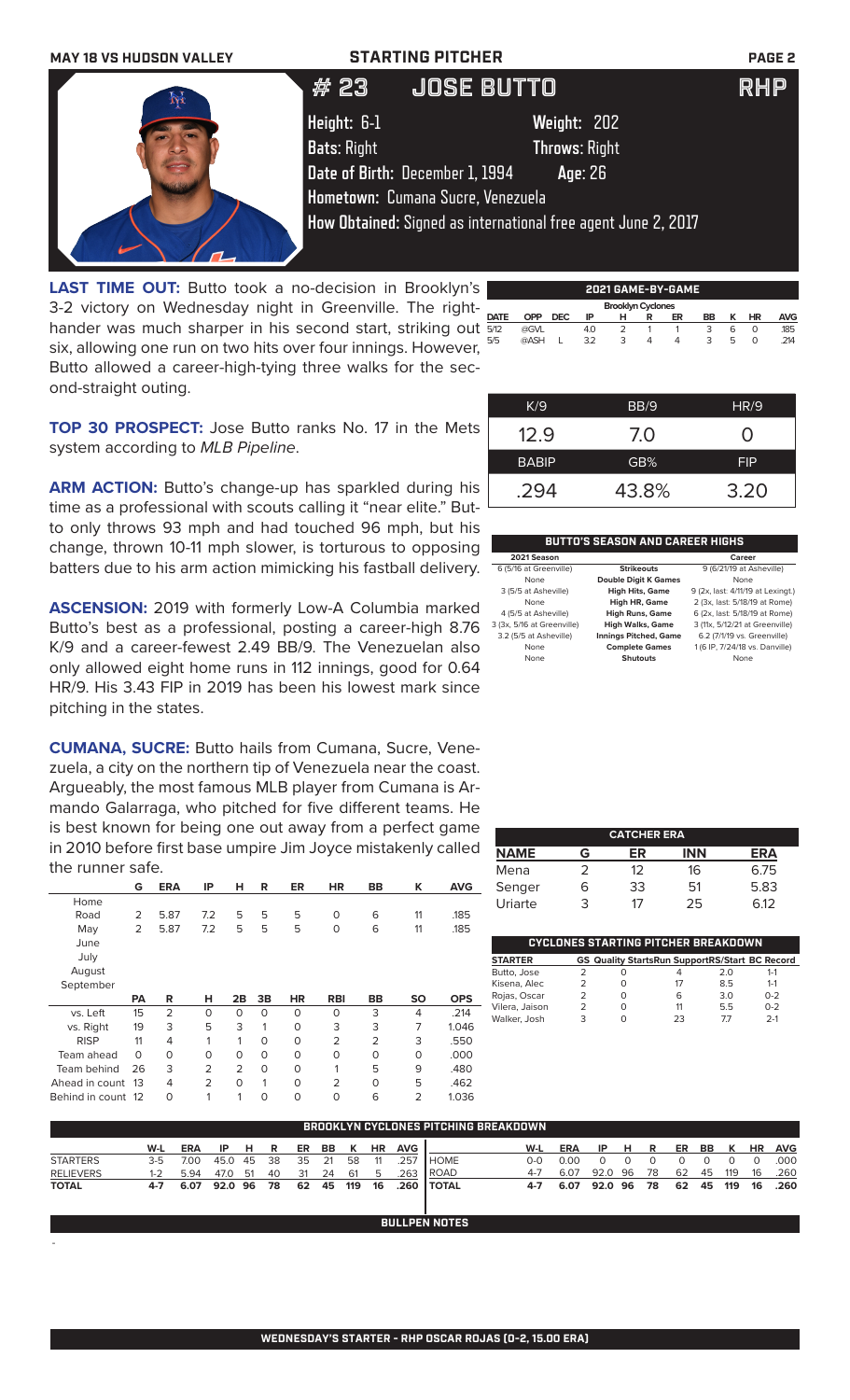| MAY 18 VS HUDSON VALLEY | <b>BATTING PAGES</b> | <b>PAGE 3</b>                           |
|-------------------------|----------------------|-----------------------------------------|
| $#$ 22 BRETT BATY - INF |                      | .355, 0 HR, 10 RBI, .443 w0BA, wRC+ 178 |

| Last Game: 1-4, 2 RBO      | Home:                | Last HR:                                       | Season High, Hits: 2 (4x, 5/11 at Greenville)   |  |
|----------------------------|----------------------|------------------------------------------------|-------------------------------------------------|--|
| <b>RISP: 7-11</b>          | <b>Road: 11-32</b>   | <b>Multi-Hit Games: 4 (5/11 at Greenville)</b> | <b>Season High, Runs: 1(5/11 at Greenville)</b> |  |
| <b>Streak:</b> $1 G (1-4)$ | <b>vs. GVL: 5-18</b> | <b>Multi-RBI Games:</b> 4 (5/16 at Greenville) | <b>Season High, RBI: 3 (5/4 at Asheville)</b>   |  |
|                            |                      |                                                | Season High, SB: 1(5/12 at Greenville)          |  |

**Stream:** Stream: **3** (5/4 at Asheville) **Season High, SB:** 1 (5/12 at Greenville)

• Enters his third year in the Mets organization...Rated as the No. 4 prospect in the Mets system and the No. 94 prospect in baseball according to *MLB Pipeline* • Earned a non-roster invitation to Spring Training in 2021, collecting a double and a single in 10 games and 10 at-bats

• Joined the Alternate Training Site in Brooklyn in 2020

| $\#$ 8 ANTOINE DUPLANTIS - OF                                                                                                                                                                                                  | . .310, 1 HR, 4 RBI, .389 wOBA, wRC+ 144 \                                                                                                                           |
|--------------------------------------------------------------------------------------------------------------------------------------------------------------------------------------------------------------------------------|----------------------------------------------------------------------------------------------------------------------------------------------------------------------|
| • Committed to the University of Texas before signing with the Mets                                                                                                                                                            |                                                                                                                                                                      |
|                                                                                                                                                                                                                                | • Spent the majority of his first pro season with Kingsport (R) before a promotion to Brooklyn to finish the 2019 season, winning the league title with the Cyclones |
| $\sim$ 0.000 and 1.000 and 1.000 and 1.000 and 2.000 and 2.000 and 2.000 and 2.000 and 2.000 and 2.000 and 2.000 and 2.000 and 2.000 and 2.000 and 2.000 and 2.000 and 2.000 and 2.000 and 2.000 and 2.000 and 2.000 and 2.000 |                                                                                                                                                                      |

| <b>Last Game: 4-5, 3B, 4 R, SB</b> | Home:                 | <b>Last HR:</b> 5/6 at Asheville               | <b>Season High, Hits: 4 (5/16 at Greenville)</b>   |
|------------------------------------|-----------------------|------------------------------------------------|----------------------------------------------------|
| $RISP: 3-8$                        | <b>Road: 13-42</b>    | <b>Multi-Hit Games:</b> 4 (5/16 at Greenville) | <b>Season High, Runs:</b> 4 (5/16 at Greenville)   |
| <b>Streak:</b> 7 G (13-33)         | <b>vs. GVL:</b> 10-23 | <b>Multi-RBI Games: 1(5/12 at Greenville)</b>  | <b>Season High, RBI:</b> 2 (5/12 at Greenville)    |
|                                    |                       |                                                | <b>Season High, SB:</b> 1 (2x, 5/16 at Greenville) |
|                                    |                       |                                                |                                                    |
|                                    |                       |                                                |                                                    |

• Enters his third year in the Mets organization...Spent his draft year with Brooklyn and scored the game-winning run against Lowell in the 2019 NYPL Championship • Recorded eight outfield assists in 47 games to lead Brooklyn

• Finished his LSU career with 359 hits, most in school history and second-most in SEC history behind Cyclones outfielder Jake Mangum (383 hits)...Never finished a season at LSU hitting lower than .316

• Drafted in the 19th round by Cleveland in 2018 but did not sign...Brother, Armond, holds the world record in the pole vault with a height of 6.18 meters.

| $#$ 20 JDE GENORD - INF   |                    |                                              | .306, 3 HR, 6 RBI, .403 w0BA, wRC+ 153         |
|---------------------------|--------------------|----------------------------------------------|------------------------------------------------|
| Last Game: 1-3. BB        | Home:              | <b>Last HR:</b> 5/14 at Greenville           | <b>Season High, Hits: 3 (5/8 at Asheville)</b> |
| $RISP: 0-8$               | <b>Road: 11-36</b> | <b>Multi-Hit Games: 2 (5/8 at Asheville)</b> | <b>Season High, Runs: 3 (5/8 at Asheville)</b> |
| <b>Streak: 3 G (3-10)</b> | vs. GVL: 4-18      | <b>Multi-RBI Games: 1(5/8 at Asheville)</b>  | <b>Season High, RBI:</b> 3 (5/8 at Asheville)  |
|                           |                    |                                              | Season High, SB:                               |

• Enters his third year in the Mets organization...Named to the NYPL All-Star team and won a league title with Brooklyn in 2019

• Led the Cyclones with nine home runs and 44 RBIs...Earned Player of the Week honors with the Cyclones during the week of July 7.

• Two-time All-AAC honoree who led USF in home runs in each of his three seasons

• Also drafted by the Los Angeles Dodgers in the 19th round of the 2015 draft.

| l # 35   ADRIAN HERNANDEZ - OF |                   |                         | .154, 0 HR, 0 RBI, .183 w0BA, wRC+ 18               |
|--------------------------------|-------------------|-------------------------|-----------------------------------------------------|
| Last Game: $0-4$               | Home:             | Last HR:                | <b>Season High, Hits: 1(2x, 5/12 at Greenville)</b> |
| $RISP: 1-6$                    | <b>Road: 2-13</b> | <b>Multi-Hit Games:</b> | Season High, Runs:                                  |
| Streak:                        | vs. GVL: 2-13     | <b>Multi-RBI Games:</b> | Season High, RBI:                                   |
|                                |                   |                         | Season High, SB:                                    |

• Ranked the No. 30 Prospect in the NYM system by *MLB Pipeline...*Limited to four games with the GCL Mets in 2019 due to hamstring injuries.

• Hit .261 with five homers and 34 RBIs in 63 games in the Dominican Summer League in 2018.

• Signed for \$1.5 million by the Mets in 2017

| <b>JAKE MANGUM - OF</b><br># 15                                                  |                                                                                                                                                              |                                                                                                                                                                                                                                                                                                   | .217, 2 HR, 4 RBI, .335 wDBA, wRC+ 111                                                                                                                          |
|----------------------------------------------------------------------------------|--------------------------------------------------------------------------------------------------------------------------------------------------------------|---------------------------------------------------------------------------------------------------------------------------------------------------------------------------------------------------------------------------------------------------------------------------------------------------|-----------------------------------------------------------------------------------------------------------------------------------------------------------------|
| Last Game: DNP<br><b>RISP: 1-5</b><br><b>Streak:</b> 3 G (4-11)                  | Home:<br><b>Road: 5-23</b><br>vs. GVL: 4-15                                                                                                                  | Last HR: 5/15 at Greenville<br>Multi-Hit Games: 1 (5/15 at Greenville)<br>Multi-RBI Games: 2 (5/15 at Greenville)                                                                                                                                                                                 | Season High, Hits: 2 (5/15 at Greenville)<br>Season High, Runs: 3 (5/15 at Greenville)<br>Season High, RBI: 2 (2x, 5/15 at Greenville)<br>Season High, SB:      |
|                                                                                  | • Previously drafted by the Mets (32nd, 2018) and the Yankees (30th, 2017)<br>• Father, John, played nine seasons as a defensive back with the Chicago Bears | • Enters his third year in the Mets organizationLed the Brooklyn Cyclones with 17 stolen bases and 10 HBP in 2019, winning a league title<br>• SEC and Mississippi State hits king, finishing his career with 383 hits and the 4th-most in NCAA historyWon SEC Freshman of the Year award in 2016 |                                                                                                                                                                 |
| #2<br><b>RONNY MAURICIO - INF</b>                                                |                                                                                                                                                              |                                                                                                                                                                                                                                                                                                   | .341, 4 HR, 12 RBI, .482 WOBA, WRC+ 202                                                                                                                         |
| Last Game: 3-5, HR, 4 RBI, 2 R<br><b>RISP: 3-9</b><br><b>Streak: 9 G (14-41)</b> | Home:<br><b>Road: 14-41</b><br>vs. GVL: 7-22                                                                                                                 | Last HR: 5/16 at Greenville<br>Multi-Hit Games: 3 (5/16 at Greenville)<br>Multi-RBI Games: 3 (5/16 at Greenville)                                                                                                                                                                                 | Season High, Hits: 3 (2x, 5/16 at Greenville)<br>Season High, Runs: 2 (3x,5/16 at Greenville)<br>Seaon High, RBI: 4 (2x, 5/16 at Greeville)<br>Season High, SB: |
| Dominican Winter League<br>#16 JOSE MENA - C                                     | • Named a South Atlantic League mid-season All-Star with Columbia (A) in 2019                                                                                | • Won the 2018 GCL Mets Sterling Award, given to the team's most valuable playerSigned with the Mets as a 16-year-old.                                                                                                                                                                            | .182, 0 HR, 1 RBI, .282 w0BA, wRC+ 79                                                                                                                           |
| Last Game: 0-3, BB, R<br><b>RISP: 0-1</b><br>Streak:                             | Home:<br><b>Road: 2-11</b><br>vs. GVL: 1-7                                                                                                                   | Last HR:<br><b>Multi-Hit Games:</b><br><b>Multi-RBI Games:</b>                                                                                                                                                                                                                                    | Season High, Hits: 1 (2x, 5/14 at Greenville)<br>Season High, Runs: 1 (2x, 5/16 at Greenville)<br>Season High, RBI: 1(5/7 at Asheville)<br>Season High, SB:     |
| • Enters his sixth year in the Mets organization<br>RBIs, and runs               |                                                                                                                                                              | • Won a 2019 NYPL Championship with Brooklyn, posting his best offensive season as a professional, posting career highs in batting average, hits, home runs,<br>• Has caught 81% of would-be base stealers (51 of 81) in his previous four seasons in the system.                                 |                                                                                                                                                                 |
| <b>GERSON MOLINA - OF</b><br># 12                                                |                                                                                                                                                              |                                                                                                                                                                                                                                                                                                   | .040, 0 HR, 0 RBI, .111 w0BA, wRC+ -27                                                                                                                          |
| Last Game: 0-4<br><b>RISP: 0-10</b><br>Streak:                                   | Home:<br><b>Road: 1-25</b><br>vs. GVL: 1-15                                                                                                                  | Last HR:<br><b>Multi-Hit Games:</b><br><b>Multi-RBI Games:</b>                                                                                                                                                                                                                                    | Season High, Hits: 1(5/13 at Greenville)<br><b>Season High, Runs:</b><br>Season High, RBI:<br>Season High, SB:                                                  |
| • Received a signing bonus of \$175,000                                          | • Enters his fourth season in the Mets organization, having played just one season                                                                           | • Played 93 games with the Columbia Fireflies (A) in 2019Struck out 106 times in 326 plate appearances (33% strikeout rate)<br>• Played four seasons in the Cuban National Series with Ciego de Avila, hitting .231 over 93 career games and just 26 plate appearances.                           |                                                                                                                                                                 |

**# 19 LUKE RITTER - INF .289, 3 HR, 9 RBI, .385 wOBA, wRC+ 142**

| <b>Streak:</b> 6 G 19-25) | VS. GVL: 7-20                                                                              | <b>Multi-RBI Games:</b> 3 (5/16 at Greenville)                                                         | season migh, r<br><b>Season High, 9</b> |
|---------------------------|--------------------------------------------------------------------------------------------|--------------------------------------------------------------------------------------------------------|-----------------------------------------|
|                           | Lead Docentius to OAAO to access a decorating ON access (OO). Headed a MEV accidental (OO) | • Enters his third year in the Mets organizationWon a New York-Penn League title with Brooklyn in 2019 |                                         |

**Last Game:** 1-5, HR, 3 RBI, R<br>**RISP:** 3-11<br>**RISP:** 3-11<br>**RISP:** 3-11<br>**RISP:** 3-11<br>**Multi-DRI Games:** 2 (5/16 at Greenville)<br>**Multi-DRI Games:** 2 (5/16 at Greenville)<br>**Season High, Runs:** 2 (5/16 at Greenville) **RISP:** 3-11 **Road:** 11-38 **Multi-Hit Games:** 2 (5/11 at Greenville) **Season High, Runs:** 2 (5/8 at Asheville) **RBI:** 3 (5/16 at Greenville) **SB:** 1 (5/12 at Greenville)

• Led Brooklyn in 2019 in games played (68), runs (39), doubles (15), and walks (33) • Two-time First Team All-AAC honoree

• Also drafted by the Minnesota Twins in the 37th round of the 2018 MLB Draft

Played linebacker at Rockhurst High School and set the school record with 184 tackles.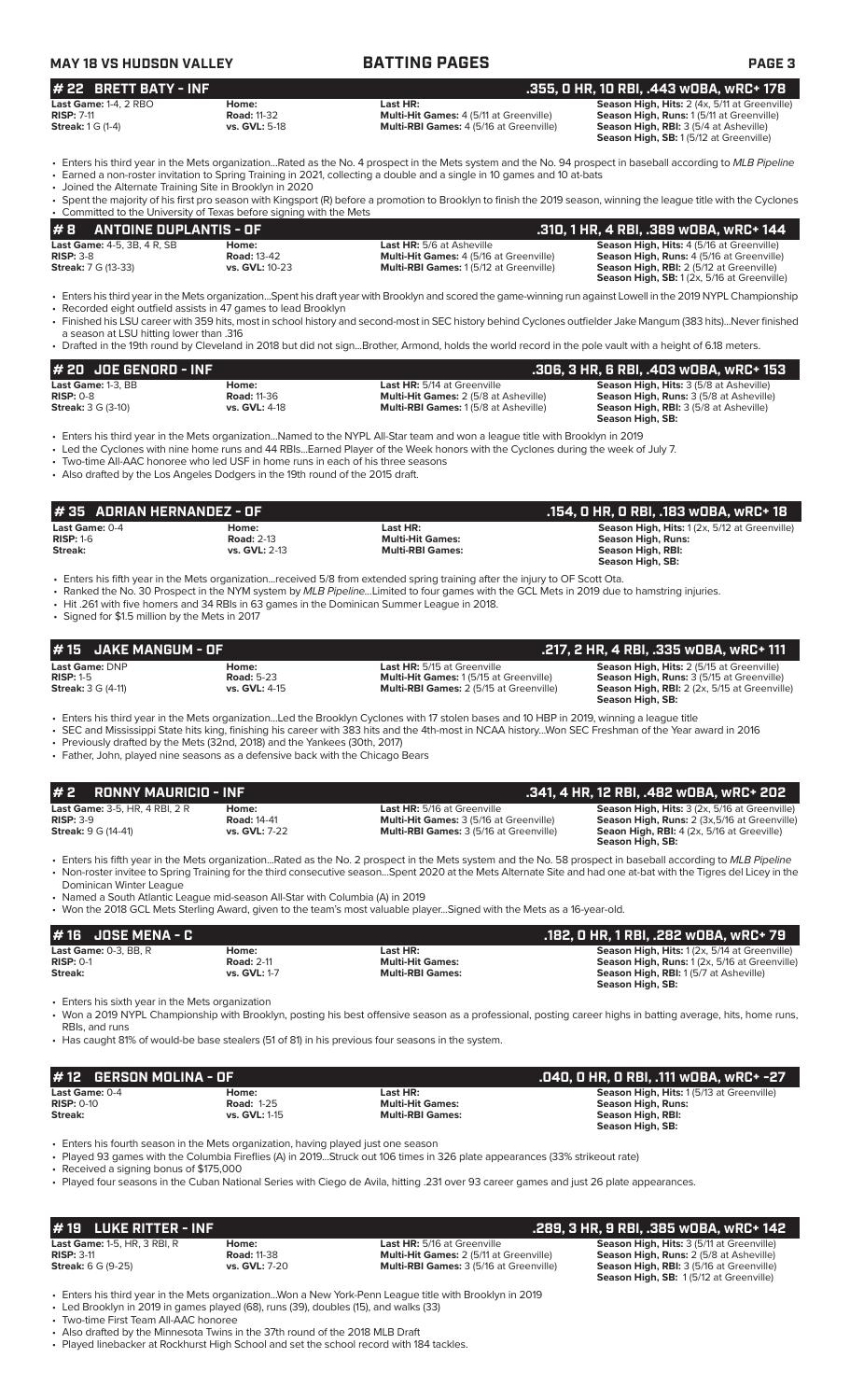# **MAY 18 VS HUDSON VALLEY BATTING PAGES PAGE 4**

### **24 HAYDEN SENGER - C**<br>Last HR: 1(5/4 at Asheville) **241, 1 HR, 1 RBI, .354 wOBA, wRC+ 123**<br>Risp: 2-9 **Risp: 2-9 Risp: 2-9 Reason High, Riss: 3 (5/6 at Asheville)** Risp: 2-9 **Road: 7-29** Multi-Hit Games: 2 (5/6 at Ash **Last Game:** DNP **Home: Last HR:** 1 (5/4 at Asheville) **Season High, Hits:** 2 (2x, 5/6 as Asheville) **RISP:** 2-9 **Road:** 7-29 **Multi-Hit Games:** 2 (5/6 at Asheville) **Season High, Runs:** 3 (5/8 at Asheville)

**Streak: vs. GVL:** 2-15 **Multi-RBI Games: Streak: Season High, RBI:** 1 (5/4 at Asheville) **Season High, SB:** 

• Enters his fourth year in the Mets system...Non-roster invitee to 2021 Spring Training

• Spent 2019 with Columbia, catching 33 of 87 (38%) of runners attempting to steal a base in his first full pro season and getting hit by pitch 19 times in 90 games. • Made pro debut with Kingsport (R) in 2018, playing 10 games before finishing the season with 22 games for the Brooklyn Cyclones

• First-Team All-MAC at Miami in 2018

• All-time hits leader at Lakota East High School, also playing football as a middle linebacker.

| $\sharp$ 21 $\;$ LT STRUBLE - OF |         |                         | .000. 0 HR. 0 RBI. .000 w0BA. wRC+ 0 |
|----------------------------------|---------|-------------------------|--------------------------------------|
| <b>Last Game:</b>                | Home:   | Last HR:                | Season High, Hits:                   |
| <b>RISP:</b>                     | Road:   | <b>Multi-Hit Games:</b> | Season High, Runs:                   |
| Streak:                          | vs. HV: | <b>Multi-RBI Games:</b> | Season High, RBI:                    |
|                                  |         |                         | Season High, SB:                     |

• Enters his third year in the Mets organization...received from Low-A St Lucie on 5/18

• Went 6-21 (.286) with three RBIs and four walks in seven games with the St. Lucie Mets

• Played in the GCL in 2019, hitting .231 over 18 games during his draft year

• Selected by the Mets in the 29th round in 2019 out of Felician College...Hails from Hammonton, NJ

| $# 4$ BLAKE TIBERI - INF/OF |                   |                                             | .161, 0 HR, 1 RBI, .237 w0BA, wRC+ 51          |
|-----------------------------|-------------------|---------------------------------------------|------------------------------------------------|
| <b>Last Game: DNP</b>       | Home:             | Last HR:                                    | <b>Season High, Hits: 2 (5/8 at Asheville)</b> |
| $RISP: 1-10$                | <b>Road: 5-31</b> | <b>Multi-Hit Games: 1(5/8 at Asheville)</b> | Season High, Runs: 1 (2x, 5/12 at Greenville)  |
| <b>Streak: 1 G (1-3)</b>    | vs. GVL: 2-12     | <b>Multi-RBI Games:</b>                     | <b>Season High, RBI:</b> 1(5/8 at Asheville)   |
|                             |                   |                                             | Season High, SB:                               |

• Enters his sixth year in the Mets organization...Returns to Brooklyn for the first time since his pro debut year in 2016

• Spent parts of two seasons with Columbia and St. Lucie...Underwent Tommy John surgery on his elbow on May 3, 2017, missing the remainder of the season after just five games

• Has played second base, third base, left field and right field across more than 295 games • 2016 Third Team All-ACC in final year in college.

| <b>#17 JUAN URIARTE - C</b> |                     |                         | . 167, O HR, O RBI, .213 wOBA, wRC+ 36. .            |
|-----------------------------|---------------------|-------------------------|------------------------------------------------------|
| <b>Last Game: 1-4</b>       | Home:               | Last HR:                | <b>Season High, Hits: 1 (2x, 5/16 at Greenville)</b> |
| $RISP: 0-3$                 | <b>Road: 2-12</b>   | <b>Multi-Hit Games:</b> | <b>Season High, Runs: 1(5/12 at Greenville)</b>      |
| <b>Streak:</b> $2 G (2-8)$  | <b>vs. GVL: 2-8</b> | <b>Multi-RBI Games:</b> | Season High, RBI:                                    |
|                             |                     |                         | Season High, SB:                                     |

• Enters his eighth year in the Mets organization...Spent 2019 with Columbia (A) and the GCL Mets (R)

• Injured in his first at-bat with Brooklyn in 2018 on Opening Day at Staten Island, missing the entire season

• Finished 10th in batting average in the Appalachian League with Kingsport in 2017, hitting .305

• Caught 16 of 44 (36%) would-be base stealers in 2019.

| #10 ANTHONY WALTERS - INF |                     |                         | .000. 0 HR. 0 RBI. .184 w0BA. wRC+ 18 |
|---------------------------|---------------------|-------------------------|---------------------------------------|
| Last Game: DNP            | Home:               | Last HR:                | Season High, Hits:                    |
| $RISP: 0-5$               | <b>Road: 0-9</b>    | <b>Multi-Hit Games:</b> | Season High, Runs:                    |
| Streak:                   | <b>vs. GVL: 0-9</b> | <b>Multi-RBI Games:</b> | Season High, RBI:                     |
|                           |                     |                         | Season High, SB:                      |

• Enters his second year and first season in the Mets organization...Selected as one of six by the Mets in the 2020 MLB Draft

• Drafted with teammate Casey Schmitt (SFG) in the top 100 picks of the MLB Draft, setting a mark for the first time two Aztecs have been drafted top 100 since Taber Lee and current Cyclones pitching coach Royce Ring in 2002

• Hit .271 in just 16 games for the Aztecs in 2020...Transferred to SDSU from Mt. San Antonio College after the 2018 season

• Attended Cal and played one season with the Golden Bears in 2017

|                                                   | <b>Home Run Chart</b>          |                 |                  |              |                 |      |        |                 |           |                     |                 |
|---------------------------------------------------|--------------------------------|-----------------|------------------|--------------|-----------------|------|--------|-----------------|-----------|---------------------|-----------------|
| Date                                              | Player                         | <b>Opponent</b> | <b>Exit Velo</b> | Launch Angle | <b>Distance</b> | Date | Player | <b>Opponent</b> | Exit Velo | <b>Launch Angle</b> | <b>Distance</b> |
| 5/4                                               | Hayden Senger                  | at Asheville    | $104.7$ mph      | 21.3         | 389 ft.         |      |        |                 |           |                     |                 |
| $\sqrt{5/5}$                                      | Luke Ritter                    | at Asheville    | $107.9$ mph      | 8            | 326 ft.         |      |        |                 |           |                     |                 |
| $\begin{bmatrix} 5/6 \\ 5/7 \\ 5/8 \end{bmatrix}$ | Antoine Duplantis at Asheville |                 | 93.7 mph         | 30.83        | 347 ft.         |      |        |                 |           |                     |                 |
|                                                   | Ronny Mauricio                 | at Asheville    | DID              | <b>NOT</b>   | <b>REGISTER</b> |      |        |                 |           |                     |                 |
|                                                   | Luke Ritter                    | at Asheville    | $98.3$ mph       | 27.6         | 383 ft.         |      |        |                 |           |                     |                 |
|                                                   | Ronny Mauricio                 | at Asheville    | 99.2 mph         | 29.6         | 411 ft.         |      |        |                 |           |                     |                 |
|                                                   | Cody Bohanek                   | at Asheville    | $102.5$ mph      | 24.9         | 405 ft.         |      |        |                 |           |                     |                 |
|                                                   | Joe Genord                     | at Asheville    | $101.6$ mph      | 38.2         | 384 ft.         |      |        |                 |           |                     |                 |
| 5/11                                              | Joe Genord                     | at Greenville   | $106.1$ mph      | 19.9         | 412 ft.         |      |        |                 |           |                     |                 |
|                                                   | Ronny Mauricio                 | at Greenville   | $103.9$ mph      | 26.3         | 398 ft.         |      |        |                 |           |                     |                 |
| 5/13                                              | Jake Mangum                    | at Greenville   |                  |              |                 |      |        |                 |           |                     |                 |
| 5/14                                              | Joe Genord                     | at Greenville   |                  |              |                 |      |        |                 |           |                     |                 |
| 5/15                                              | Jake Mangum                    | at Greenville   |                  |              |                 |      |        |                 |           |                     |                 |
| 5/16                                              | Luke Ritter                    | at Greenville   |                  |              |                 |      |        |                 |           |                     |                 |
|                                                   | Ronny Mauricio                 | at Greenville   |                  |              |                 |      |        |                 |           |                     |                 |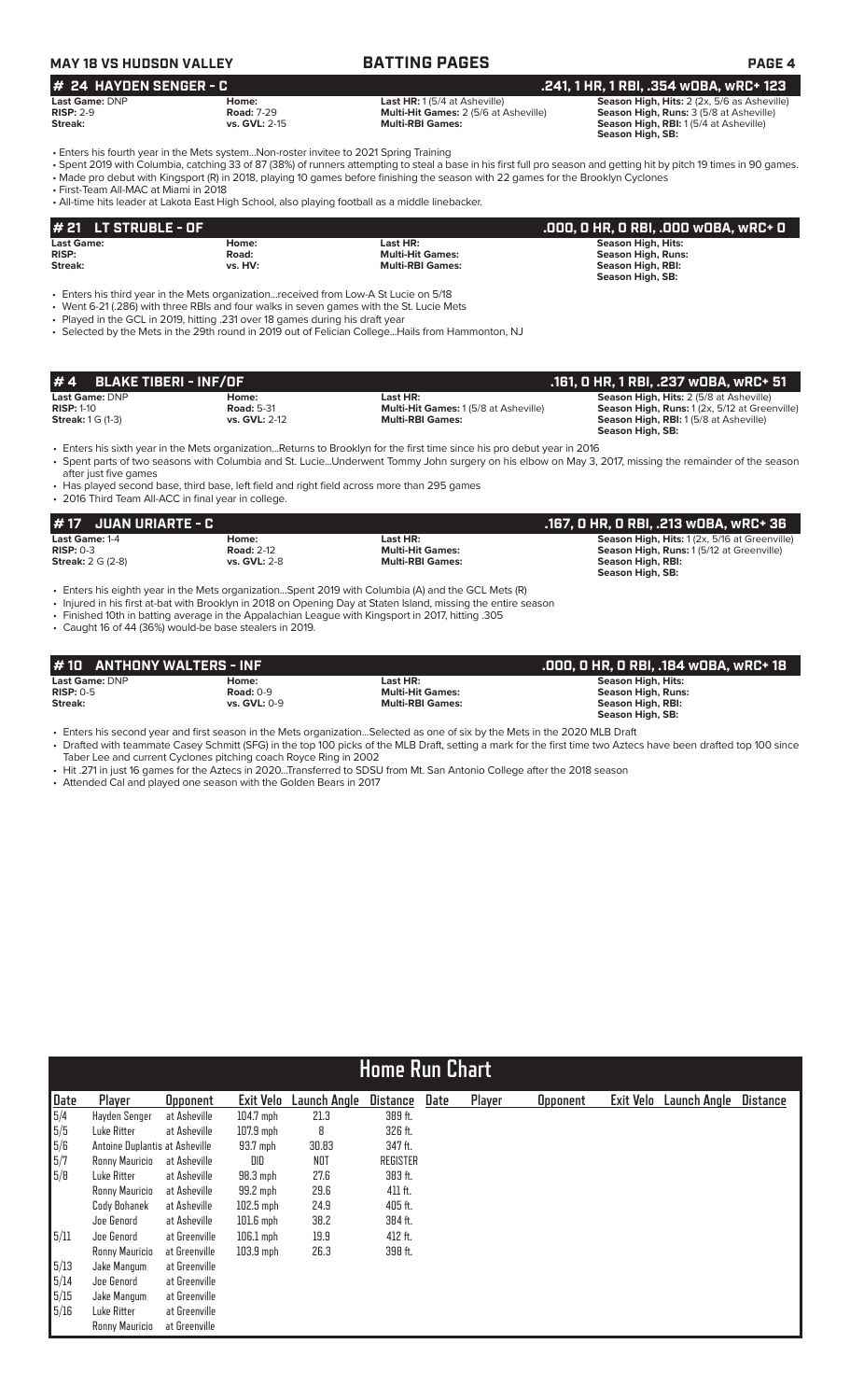### • Enters his third year in the Mets organization...Struck out the final batter in Game 3 of the 2019 NYPL Championship Series to win Brooklyn's first outright minor league baseball title in team history **# 18 ANDREW EDWARDS - LHP 12.70 K/9, 1.59 ERA, 0 SV Last App:**  $5/14$  at GVL **Last Loss:** SV/OP (Last): **Leadoff:** 0-4 **Inherited Runners/Stranded:**  $3/3$ **Leadoff:** 0-4 **Inherited Runners/Stranded:** 3/3

• Spent the entire 2019 season with the Cyclones, collecting three saves

• Went to New Mexico State for two seasons after pitching a pair of campaigns for Central Arizona.

| # 27                                           | DAN GOGGIN - RHP                   |               | 15.00 K/9, 0.00 ERA, 0 SV |
|------------------------------------------------|------------------------------------|---------------|---------------------------|
| <b>Last App:</b> 5/15 at GVL <b>Last Loss:</b> |                                    | SV/OP (Last): | Holds:                    |
| <b>Leadoff:</b> 1-3                            | <b>Inherited Runners/Stranded:</b> |               |                           |
|                                                |                                    |               |                           |

• Received from St. Lucie roster on 5/8...Had made one relief appearance.

• Enters his third year in the Mets organization...Won 2019 New York-Penn League with Brooklyn. • Spent the entire 2019 season with the Cyclones, collecting two saves

• Drafted in the 17th round of 2019 draft out of James Madison University

### **# 13 JOSH HEJKA - RHP 5.79 K/9, 11.57 ERA, 0 SV Last App:** 5/13 at GVL **Last Loss: SV/OP (Last): SV/OP (Last):** Holds:<br> **Leadoff:** 1-2 **Inherited Runners/Stranded:** 2/0 **Leadoff:** 1-2 **Inherited Runners/Stranded:** 2/0

• Enters his third year in the Mets organization...Won a 2019 NYPL title with Brooklyn, splitting time with the Cyclones and Kingsport Mets

• Signed as a minor league free agent in mid-summer after pitching in six games with the Westside Wolly Mammoths in the United Shore Baseball League

• Pitched all four years at Johns Hopkins, switching to submarine later in his career.

| #11                              | NICK MACDONALD - RHP                   |               | 10.12 K/9, 8.44 ERA, 0 SV |
|----------------------------------|----------------------------------------|---------------|---------------------------|
| Last App: 5/14 at GVL Last Loss: |                                        | SV/OP (Last): | Holds:                    |
| <b>Leadoff:</b> 1-5              | <b>Inherited Runners/Stranded: 2/0</b> |               |                           |

• Enters his third year in the Mets organization

• Pitched across three levels in the system in 2019, including being a member of the 2019 New York-Penn League championship team in Brooklyn

• Drafted after his junior season at Florida International

| l # 5.                       | BRIAN METOYER - RHP |                                        |               | 9.53 K/9, 7.94 ERA, 0 SV |
|------------------------------|---------------------|----------------------------------------|---------------|--------------------------|
| <b>Last App:</b> 5/15 at GVL |                     | <b>Last Loss:</b> 5/15 at GVL          | SV/OP (Last): | Holds:                   |
| <b>Leadoff:</b> $3-3$ . $BB$ |                     | <b>Inherited Runners/Stranded: 2/1</b> |               |                          |
|                              |                     |                                        |               |                          |

• Enters his fourth year in the Mets org...Won a New York Penn League title with Brooklyn in 2019 • Struck out 40 batters over 28.2 innings with Brooklyn...Spent his first professional season with GCL Mets and Kingsport Mets

• Joins Ronnie Robbins (30th, 1981 - Toronto) as the only two LSU-Alexandria Generals to be drafted by a MLB team in school history

• Native of Natchitoches (NACK-ah-tish), the oldest city in Louisiana (est. 1714).

|                              | # 43       BRYCE MONTES DE OCA  - RHP |               | 9.62 K/9. 0.00 ERA. 0 SV |
|------------------------------|---------------------------------------|---------------|--------------------------|
| <b>Last App:</b> 5/15 at GVL | Last Loss:                            | SV/OP (Last): | Holds: 1                 |
| Leadoff: $0-2.$ BB           | <b>Inherited Runners/Stranded:</b>    |               |                          |

• Enters his fourth year in the Mets org...Has not pitched as a professional due to injuries

• Underwent Tommy John surgery as a high school junior and missed 2016 after having ulnar nerve transposition

• Previously drafted by Washington in the 15th round of the 2017 MLB Draft and by the Chicago White Sox in the 14th round of the 2015 MLB Draft.

| #7<br>.     ERIC ORZE  -  RHP  '             |   |                                        |               | 12.60 K/9. 7.20 ERA. 0 SV |
|----------------------------------------------|---|----------------------------------------|---------------|---------------------------|
| Last App: 5/16 at GVL Last Loss: 5/16 at GVL |   |                                        | SV/OP (Last): | Holds:                    |
| <b>Leadoff: 3-5</b>                          |   | <b>Inherited Runners/Stranded: 5/2</b> |               |                           |
|                                              | . |                                        |               |                           |

• Enters his second year and first full season in the Mets organization

• One of six draft picks by the Mets in the 2020 MLB Draft...final selection for the club • Two-time cancer survivor, beating testicular cancer and stage-zero melanoma

• Struck out 29 batters over 19.2 innings with Univ. New Orleans in '20 as Saturday starter.

| <b>#26</b>                       | MICHEL OTANEZ - RHP | 21.00 K/9. 27.00 ERA. 0 SV        |        |
|----------------------------------|---------------------|-----------------------------------|--------|
| Last App: 5/16 at GVL Last Loss: |                     | $SV/OP$ (Last): $0/1$ (BS at GVL) | Holds: |

**Leadoff:** 1-3 **Inherited Runners/Stranded:** 3/0

• Enters his sixth year in the Mets org...No. 26 prospect in the system according to *MLB Pipeline* • Returns to Brooklyn for the second assignment in a row

• Pitched with the Cyclones and won an NYPL title in 2019 and also spent time with Kingsport • Missed 2017 due to injury...Struck out 21 batters in 21.1 innings with the DSL Mets1 in 2016.

### **# 48 MITCH RAGAN - RHP 11.42 K/9, 1.04 ERA, 1 SV Last App:** 5/16 at GVL **Last Loss: SV/OP (Last):** 1/1 (5/12 at GVL) **Holds:** 1 **Leadoff:** 3-5, BB, HBP **Inherited Runners/Stranded:**

• Enters his third year in the Mets organization...Won a title with Brooklyn in 2019, earning the win in the championship-clinching game against Lowell

• Named a New York-Penn League All-Star with the Cyclones

• Named the 2019 Big East Pitcher of the Year with Creighton, sweeping the tournament en route to a title

• Pitched at Creighton for two seasons...spent 2017 with Iowa West and 2016 with Wayne State.

| <b>ALLAN WINANS - RHP</b><br># 29                                                       |                                        |               | 20.25 K/9, 0.00 ERA, 0 SV |
|-----------------------------------------------------------------------------------------|----------------------------------------|---------------|---------------------------|
| Last App: 5/15 at GVL<br><b>Last Loss:</b>                                              |                                        | SV/OP (Last): | Holds:                    |
| Leadoff: $0-1$                                                                          | <b>Inherited Runners/Stranded: 2/2</b> |               |                           |
| . Enters his fourth year in the Mets organizationCalled up on 5/11 from extended spring |                                        |               |                           |
| • Made 30 appearances, saving 11 of 13 games for the Columbia Fireflies (A) in 2019     |                                        |               |                           |
| . Mets 17th round draft selection in 2018 from Campbell University in Buies Creek, NC.  |                                        |               |                           |

|                |                |    |    |                |    | <b>Number of Pitches Thrown</b> |      |
|----------------|----------------|----|----|----------------|----|---------------------------------|------|
| <b>Pitcher</b> | Days Rest 5/11 |    |    | 5/12 5/13 5/14 |    | 5/15                            | 5/16 |
| Edwards        | 3              |    |    |                | 33 |                                 |      |
| Goggin         | 2              | 36 |    |                |    | 24                              |      |
| Hejka          | 4              |    |    | 20             |    |                                 |      |
| MacDonald      | 3              | 31 |    |                | 36 |                                 |      |
| Metoyer        | $\overline{2}$ |    | 25 |                |    | 29                              |      |
| Montes de Oca  | $\overline{2}$ |    | 21 |                |    | 25                              |      |
| Orze           |                |    |    | 31             |    |                                 | 28   |
| Otanez         | 1              |    |    | 26             |    |                                 | 25   |
| Ragan          |                |    | 31 |                | -- |                                 | 28   |
| Winans         | 2              |    |    | 17             |    | 5                               |      |

| <b>LAST FIVE APPEARANCES</b> |      |            |     |               |   |    |    |   |           |  |
|------------------------------|------|------------|-----|---------------|---|----|----|---|-----------|--|
| <b>ANDREW EDWARDS</b>        |      |            |     |               |   |    |    |   |           |  |
| DATE                         | OPP  | <b>DEC</b> | IP  | н             | R | ER | BB |   | <b>HR</b> |  |
| 5/5                          | @ASH |            | 1.0 | $\mathcal{L}$ | 1 |    | 1  |   |           |  |
| 5/7                          | @ASH |            | 11  | O             | Ω | O  | O  | 2 | $\Omega$  |  |
| 5/8                          | @ASH |            | 1 O | O             | Ω | O  | 1  |   | O         |  |
| 5/14                         | @GVL |            | 21  |               | ∩ | ∩  | 1  | 3 |           |  |
|                              |      |            |     |               |   |    |    |   |           |  |

| <b>DAN GOGGIN</b> |         |      |     |               |              |          |          |   |                   |  |  |
|-------------------|---------|------|-----|---------------|--------------|----------|----------|---|-------------------|--|--|
| DATE              | OPP     | DEC. | IP  | H             | R            |          | ER BB    | K | HR                |  |  |
| $5/5*$            | $JUP^*$ |      | 2 O | $\Omega$      | $\Omega$     | $\Omega$ | $\Omega$ |   | O                 |  |  |
| 5/11              | @GVL    |      | 2 O | $\cap$        | <sup>n</sup> | O        | O        |   | O                 |  |  |
| 5/15              | @GVL    |      | 1 O | $\mathcal{P}$ | <sup>n</sup> | O.       | -1       |   | $\mathbf{\Omega}$ |  |  |

*\*Pitched with St. Lucie (A)*

| <b>JOSH HEJKA</b> |      |      |     |    |                 |                         |               |              |           |
|-------------------|------|------|-----|----|-----------------|-------------------------|---------------|--------------|-----------|
| DATE OPP          |      | DEC. | IP  | H. | R               |                         | ER BB         | К            | <b>HR</b> |
| 5/5               | @ASH |      | 21  |    | $1 \quad 1$     |                         | 1 1           | 3            |           |
| 5/8               | @ASH |      | 11  | 5. | $7\overline{ }$ | $\overline{\mathbf{3}}$ | $\mathcal{P}$ | <sup>o</sup> |           |
| 5/13              | @GVL |      | 1 O | 4  |                 | 2 <sub>2</sub>          | $\Omega$      | O            |           |

| <b>NICK MACDONALD</b> |      |      |                   |               |                         |      |                |   |    |  |  |
|-----------------------|------|------|-------------------|---------------|-------------------------|------|----------------|---|----|--|--|
| DATE OPP              |      | DEC. | IP                | $H \cdot$     |                         | R ER | <b>RR</b>      |   | HR |  |  |
| 5/6                   | @ASH |      | $2.0 \t5 \t3 \t2$ |               |                         |      | $\Omega$       |   |    |  |  |
| 5/11                  | @GVL |      | 2 O               | $\cap$        | $\Omega$                | O    | $\Omega$       | 3 |    |  |  |
| 5/14                  | @GVL |      | 11                | $\mathcal{R}$ | $\overline{\mathbf{3}}$ | 3    | $\overline{1}$ |   |    |  |  |

|          |      |              | <b>BRIAN METOYER</b> |                |   |          |               |           |
|----------|------|--------------|----------------------|----------------|---|----------|---------------|-----------|
|          |      |              |                      |                |   |          |               |           |
| DATE OPP |      | DEC -        | IP                   | H              |   | R ER BB  |               | <b>HR</b> |
| 5/6      | @ASH |              | 22 1 1               |                |   | $\Omega$ |               |           |
| 5/12     | @GVL | W            | 2.0 1 1              |                |   | $\Omega$ | O             |           |
| 5/15     | @GVL | $\mathbf{L}$ | 1.0                  | $\overline{3}$ | 4 | 4        | $\mathcal{L}$ |           |

| <b>BRYCE MONTES DE OCA</b> |      |            |     |                  |   |    |                |   |           |  |
|----------------------------|------|------------|-----|------------------|---|----|----------------|---|-----------|--|
| DATE                       | OPP  | DEC        | IP  | н                | R | ER | BB             | Κ | <b>HR</b> |  |
| 5/5                        | @ASH |            | 1.0 | 0                | 0 | O  | 1              | 0 | 0         |  |
| 5/8                        | @ASH |            | 1.0 | 0                | 0 | O  | O              | 1 | O         |  |
| 5/12                       | @GVL | н          | 1.0 | 0                | 0 | O  | $\overline{2}$ | 1 | O         |  |
| 5/15                       | @GVL |            | 1.2 | 0                | O | O  | 1              | 3 | O         |  |
|                            |      |            |     |                  |   |    |                |   |           |  |
|                            |      |            |     | <b>ERIC ORZE</b> |   |    |                |   |           |  |
| DATE                       | OPP  | <b>DEC</b> | IP  | н                | R | ER | BB             | κ | <b>HR</b> |  |
| 5/4                        | @ASH |            | 2.0 | 2                | 1 | 1  | $\Omega$       | 3 | 1         |  |
| 5/7                        | @ASH |            | 1.0 | 1                | 1 | 1  | $\overline{2}$ | 1 | O         |  |
| 5/13                       | @GVL |            | 1.1 | 3                | 1 |    | O              | 3 |           |  |
|                            |      |            |     |                  |   |    |                |   |           |  |

| <b>MICHEL OTANEZ</b> |     |                |   |   |    |    |   |           |  |  |  |
|----------------------|-----|----------------|---|---|----|----|---|-----------|--|--|--|
| OPP                  | DEC | IP             | н | R | ER | ВB |   | <b>HR</b> |  |  |  |
| @ASH                 |     | 1 <sub>O</sub> |   |   | O  | O  | 3 | O         |  |  |  |
| @ASH                 |     | 02             |   | 3 | 3  |    |   |           |  |  |  |
| @GVL                 |     | 1 <sub>O</sub> |   |   |    | Ω  | 3 | O         |  |  |  |
| @GVL                 | BS  | $\Omega$ 1     | Δ | 5 | Б. |    |   | O         |  |  |  |
|                      |     |                |   |   |    |    |   |           |  |  |  |

|      |      |     | <b>MITCH RAGAN</b>  |    |          |    |                |               |     |
|------|------|-----|---------------------|----|----------|----|----------------|---------------|-----|
| DATE | OPP  | DEC | IP                  | н  | R        | ER | BВ             | К             | HR  |
| 5/4  | @ASH |     | 2.0                 | 3  | 1        |    | 1              | 4             | 1   |
| 5/7  | @ASH |     | 2.2                 | 1  | 3        | O  | $\overline{2}$ | 3             | O   |
| 5/12 | @GVL | SV  | 2.0                 | 1  | 0        | O  | Ο              | 3             | O   |
| 5/16 | @GVL | Н   | 2.0                 | -1 | $\Omega$ | O  | 1              |               | O   |
|      |      |     |                     |    |          |    |                |               |     |
|      |      |     | <b>ALLAN WINANS</b> |    |          |    |                |               |     |
| DATE | OPP  | DEC | ΙP                  | н  | R        | ER | BВ             | К             | HR. |
| 5/13 | @GVL |     | 1.0                 | Ω  | O        | O  | O              | $\mathcal{P}$ | ი   |

5/15 @GVL 0.1 0 0 0 0 1 0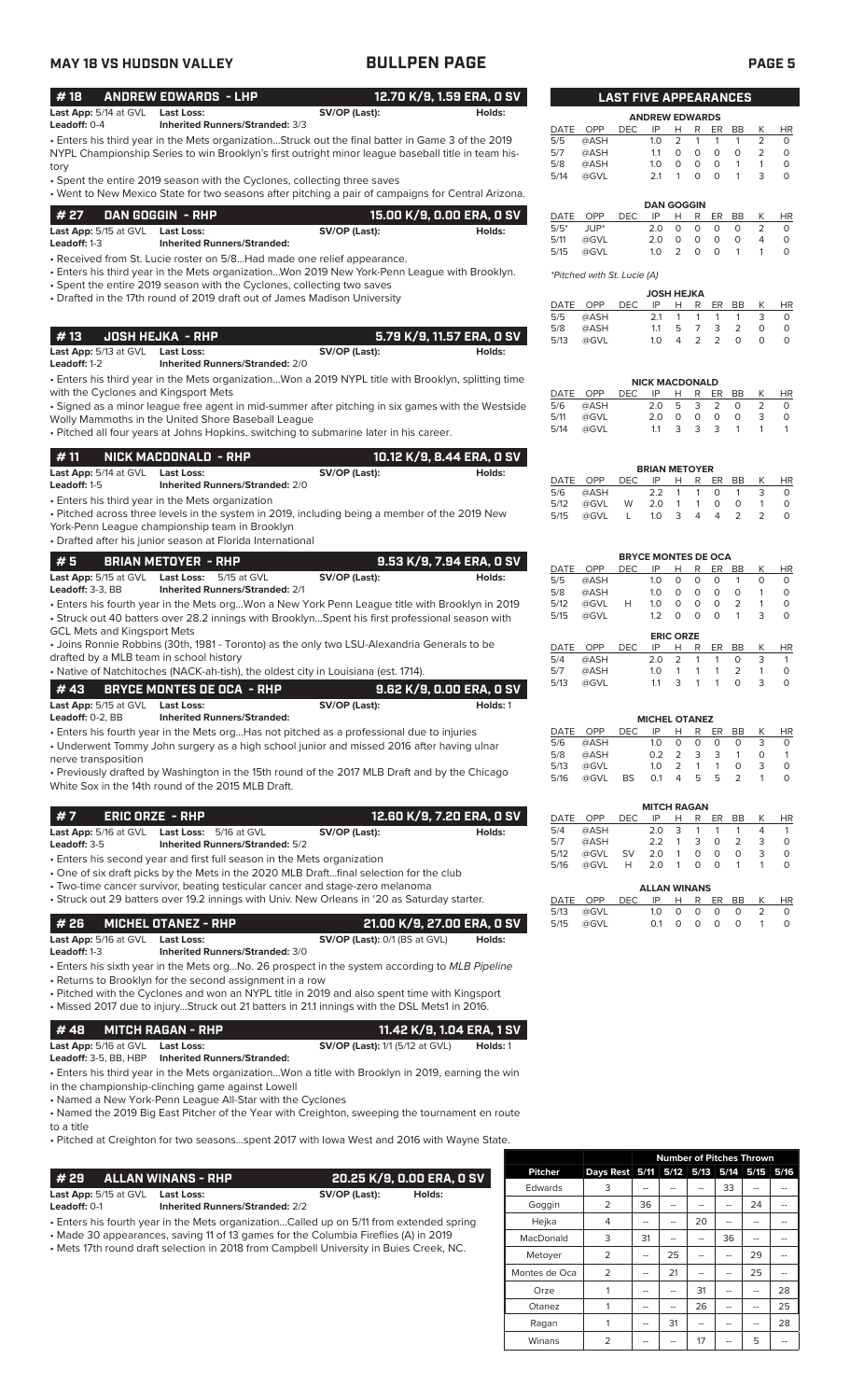## **MAY 18 VS HUDSON VALLEY HIGH/LOW & CHARTS PAGE 6**

| INDIVIDUAL BATTING HIGHS                                                       |
|--------------------------------------------------------------------------------|
|                                                                                |
|                                                                                |
|                                                                                |
|                                                                                |
|                                                                                |
|                                                                                |
| Most Home Runs, Game1 (15 players, last: Ritter, Mauricio, 5/16 at Greenville) |
| Home Runs, Consecutive Games Three games (Ronny Mauricio, 5/7-5/11)            |
|                                                                                |
|                                                                                |
|                                                                                |
|                                                                                |
|                                                                                |
|                                                                                |
|                                                                                |
|                                                                                |
| Most Stolen Bases, Game 1 (4x, last: Antoine Duplantis, 5/16 at Greenville)    |
| <b>TEAM BATTING HIGHS</b>                                                      |
|                                                                                |
|                                                                                |
|                                                                                |
|                                                                                |
|                                                                                |
|                                                                                |
|                                                                                |
|                                                                                |
|                                                                                |
|                                                                                |
|                                                                                |
|                                                                                |
|                                                                                |
|                                                                                |
|                                                                                |
|                                                                                |
|                                                                                |
|                                                                                |
|                                                                                |
|                                                                                |
|                                                                                |

**CATCHERS STEALING**

| Most Home Runs Allowed, Game 2 (4x, last: Jaison Vilera, 5/15 at Greenville)          |
|---------------------------------------------------------------------------------------|
|                                                                                       |
| Most Strikeouts, Game, Reliever 4 (2x, last: Dan Goggin, 5/11 at Greenville)          |
| Most Walks, Game ………………………………………………………………………………………4 (Alec Kisena, 5/14 at Greenville) |
|                                                                                       |
| Longest Losing Streak2 games (Oscar Rojas, Jaison Vilera 5/5-present)                 |
| Most Innings Pitched, Game5 (3x, last: Josh Walker, 5/11 at Asheville)                |
| Most Innings Pitched, Reliever  2.2 (2x, last: Mitch Ragan, 5/7 at Asheville)         |
| Most Consecutive Scoreless Inn., Starter5 (Josh Walker, 5/4 at Asheville)             |
|                                                                                       |
|                                                                                       |

**INDIVIDUAL PITCHING HIGHS**

**TEAM PITCHING HIGHS**

| (5/0 dt Astieville) (5/7 dt Astieville) بالاستستنتيني (1118-1111) (7/8 dt Astieville) (1118-1111) (1 |                   |                             |             | TEAM MISCELLANEOUS                                                 |  |
|------------------------------------------------------------------------------------------------------|-------------------|-----------------------------|-------------|--------------------------------------------------------------------|--|
|                                                                                                      |                   |                             |             |                                                                    |  |
|                                                                                                      |                   |                             |             |                                                                    |  |
|                                                                                                      |                   |                             |             |                                                                    |  |
|                                                                                                      |                   |                             |             |                                                                    |  |
|                                                                                                      |                   |                             |             |                                                                    |  |
|                                                                                                      |                   |                             |             |                                                                    |  |
|                                                                                                      |                   |                             |             |                                                                    |  |
|                                                                                                      |                   |                             |             |                                                                    |  |
|                                                                                                      |                   |                             |             |                                                                    |  |
| <b>FIELDING</b>                                                                                      |                   |                             |             |                                                                    |  |
|                                                                                                      |                   |                             |             |                                                                    |  |
|                                                                                                      |                   |                             |             |                                                                    |  |
|                                                                                                      |                   |                             |             |                                                                    |  |
|                                                                                                      |                   | <b>OUTFIELD ASSISTS [5]</b> |             | <b>RECORD BREAKDOWN</b><br>$\mathcal{L}^{\text{max}}_{\text{max}}$ |  |
|                                                                                                      | <b>NAME</b>       | <b>TOTAL</b>                | (LAST)      |                                                                    |  |
| <b>STARTERS BY POSITION</b>                                                                          | <b>Duplantis</b>  | 4                           | 5/13 at GVL |                                                                    |  |
| C- Senger (6), Uriarte (3), Mena (2)                                                                 | Winaker           | $\mathbf{1}$                | 5/6 at ASH  |                                                                    |  |
|                                                                                                      |                   |                             |             |                                                                    |  |
| 1B- Genord (8), Winaker (2), Bohanek (1)                                                             |                   |                             |             |                                                                    |  |
|                                                                                                      |                   |                             |             |                                                                    |  |
| 2B- Ritter (8), Walters (2), Tiberi (1)                                                              |                   |                             |             |                                                                    |  |
|                                                                                                      |                   |                             |             |                                                                    |  |
|                                                                                                      |                   |                             |             |                                                                    |  |
| <b>3B-</b> Baty (7), Tiberi (4)                                                                      |                   |                             |             |                                                                    |  |
|                                                                                                      |                   |                             |             |                                                                    |  |
| SS- Mauricio (7), Bohanek (2), Walters (2)                                                           |                   | UNIFORM RECORDS             |             |                                                                    |  |
|                                                                                                      | <b>Home White</b> |                             | $O-O$       |                                                                    |  |
| LF- Duplantis (8), Tiberi (2), Winaker (1)                                                           |                   |                             |             |                                                                    |  |
|                                                                                                      | <b>Road Gray</b>  |                             | $4 - 7$     |                                                                    |  |
| CF- Mangum (5), Molina (3), Ota (2), Duplantis (1)                                                   |                   |                             |             |                                                                    |  |
|                                                                                                      |                   |                             |             |                                                                    |  |
| RF- Winaker (4), Molina (3), Hernandez (3), Ota (1)                                                  |                   |                             |             |                                                                    |  |
|                                                                                                      |                   |                             |             | Score 4 or More Runs 3-4                                           |  |
| DH- Baty (2), Mauricio (2), Bohanek (1), Tiberi (1), Mangum (1), Hernandez (1), Senger (1)           |                   |                             |             |                                                                    |  |
| Genord (1), Mena (1)                                                                                 |                   |                             |             |                                                                    |  |
|                                                                                                      |                   |                             |             | Do Not Allow a Home Run 2-1                                        |  |
| <b>STARTERS BY BATTING ORDER</b>                                                                     |                   |                             |             | Hit More Home Runs  2-1                                            |  |
| 1st - Duplantis (9), Mangum (2)                                                                      |                   |                             |             | Opponent Hits More HRs1-5                                          |  |
|                                                                                                      |                   |                             |             |                                                                    |  |
| 2nd - Bohanek (4), Winaker (4), Mangum (2), Mauricio (1)                                             |                   |                             |             |                                                                    |  |
|                                                                                                      |                   |                             |             |                                                                    |  |
| 3rd - Mauricio (8), Baty (3)                                                                         |                   |                             |             |                                                                    |  |
|                                                                                                      |                   |                             |             |                                                                    |  |
| 4th- Baty (6), Ritter (5)                                                                            |                   |                             |             |                                                                    |  |
|                                                                                                      |                   |                             |             |                                                                    |  |
|                                                                                                      |                   |                             |             |                                                                    |  |
| 5th- Ritter (3), Senger (3), Genord (3), Ota (2)                                                     |                   |                             |             | Opponent Scores First 1-3                                          |  |
|                                                                                                      |                   |                             |             |                                                                    |  |
| 6th- Senger (3), Winaker (2), Genord (2), Hernandez (2), Ota (1), Tiberi (1)                         |                   |                             |             |                                                                    |  |
|                                                                                                      |                   |                             |             |                                                                    |  |
| 7th- Genord (4), Tiberi (4), Winaker (1), Mena (1), Uriarte (1)                                      |                   |                             |             |                                                                    |  |
|                                                                                                      |                   |                             |             |                                                                    |  |
| 8th-Tiberi (3), Hernandez (2), Walters (2), Mena (2), Senger (1), Uriarte (1)                        |                   |                             |             |                                                                    |  |
|                                                                                                      |                   |                             |             |                                                                    |  |
| 9th- Molina (6), Mangum (2), Walters (2), Uriarte (1)                                                |                   |                             |             |                                                                    |  |
|                                                                                                      |                   |                             |             |                                                                    |  |
|                                                                                                      |                   |                             |             |                                                                    |  |
|                                                                                                      |                   |                             |             |                                                                    |  |
|                                                                                                      |                   |                             |             |                                                                    |  |
|                                                                                                      |                   | <b>EJECTIONS</b>            |             |                                                                    |  |

| Name | <b>Umpire</b> | Date |
|------|---------------|------|
|      |               |      |

| Opponent Hits More HRs1-5 |  |
|---------------------------|--|
|                           |  |
|                           |  |
|                           |  |
|                           |  |
|                           |  |
|                           |  |
|                           |  |
|                           |  |
| Opponent Scores First 1-3 |  |
|                           |  |
|                           |  |
|                           |  |
|                           |  |
|                           |  |
|                           |  |
|                           |  |
|                           |  |
|                           |  |
|                           |  |
|                           |  |
|                           |  |
|                           |  |
|                           |  |
|                           |  |
|                           |  |
|                           |  |

| Name    | <b>CS</b> | <b>ATT</b> | <b>PCT</b> | <b>Runs</b> | <b>Times</b> |          | Last             |
|---------|-----------|------------|------------|-------------|--------------|----------|------------------|
| Mena    | 0         | 0          | 0%         | 3           | 5            |          | 9th, 5/16 at GVL |
| Senger  | O         | 3          | 0%         | 2           | 13           |          | 8th, 5/15 at GVL |
| Uriarte |           | 6          | 33%        |             |              |          |                  |
| Team    |           | 9          | 22%        |             |              |          |                  |
|         |           |            |            |             |              |          |                  |
|         |           |            |            |             |              |          |                  |
|         |           |            | 4          | 6<br>5      | 8            | 10+<br>9 | <b>TOTALS</b>    |

**MULTI-RUN INNINGS**

| Come from B         |
|---------------------|
| Wins in $I$ ast $I$ |

**MISC. WINS**

ehind Wins ....1 (5/12 at GVL) st At-Bat.... Walk-off Wins

|              |   | 2 |   | 4  | 5. | 6. | 7 | 8  | -9 | $\P$ (i) $\blacksquare$ | <b>TOTALS</b> |
|--------------|---|---|---|----|----|----|---|----|----|-------------------------|---------------|
| OPPONENTS 12 |   | з |   | 17 | 8  |    | 5 | 21 |    |                         | 78            |
| <b>BKLYN</b> | 8 | 6 | 8 | 8  | 6  |    |   |    | 6  |                         | 61            |

H Ш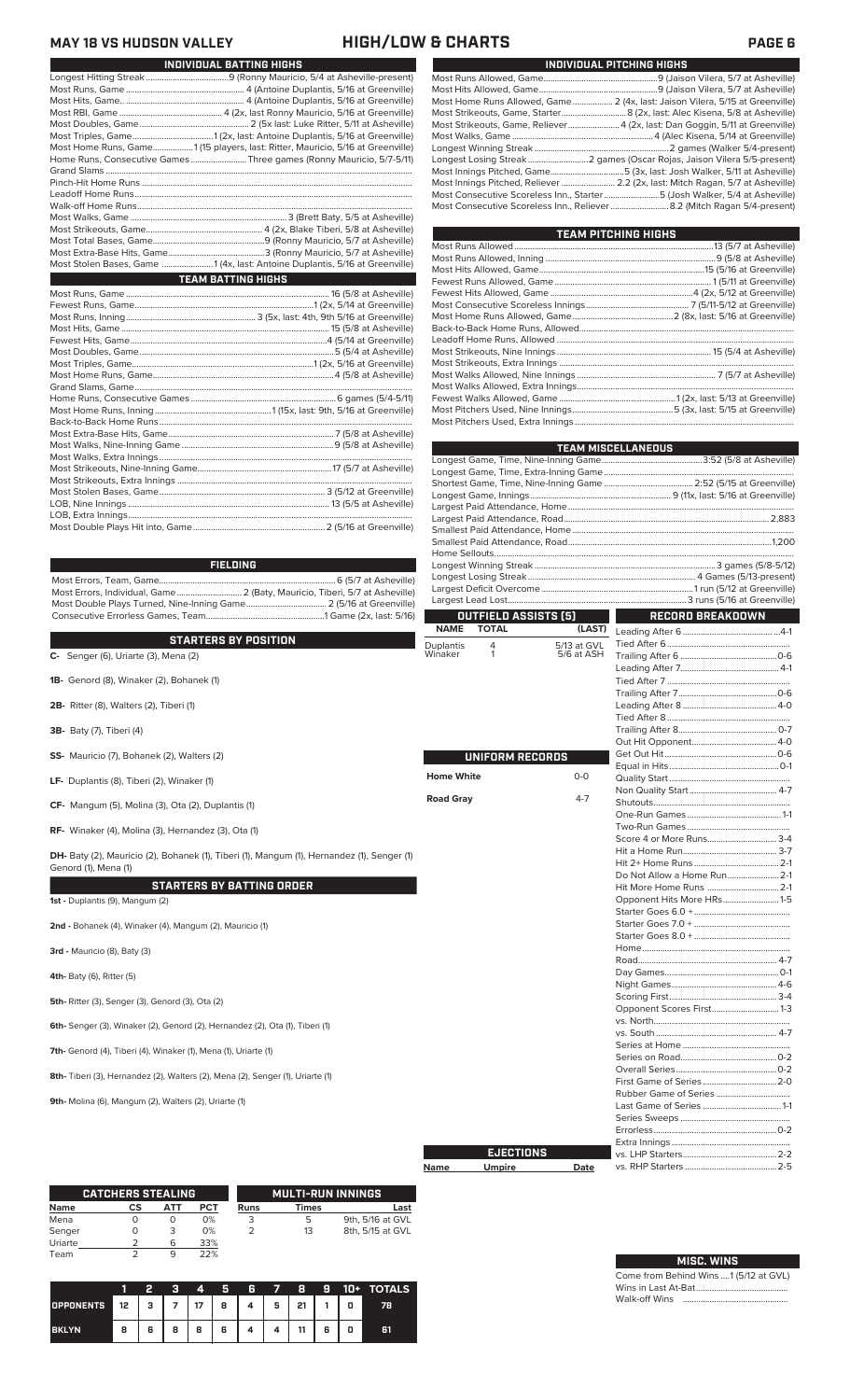## **MAY 18 VS HUDSON VALLEY GAME BY GAME RESULTS PAGE 7**

|             |                 |                      |                |          |         |                   |        | <b>GAME-BY-GAME RESULTS</b>                |                               |                 |             |                   |
|-------------|-----------------|----------------------|----------------|----------|---------|-------------------|--------|--------------------------------------------|-------------------------------|-----------------|-------------|-------------------|
| <b>DATE</b> | GM#             | <b>OPPONENT</b>      | W-L/TIME SCORE |          | RECORD  | POSITION          | GA/GB  | <b>WINNING PITCHER</b>                     | <b>LOSING PITCHER</b>         | <b>SAVE</b>     | <b>TIME</b> | <b>ATTENDANCE</b> |
| 5/4         | $\mathbf{1}$    | at Asheville         | W              | $8 - 2$  | $1-0$   | T1st              | $+1$   | Josh Walker (1-0)                          | Blair Henley (0-1)            |                 | 3:16        | 1,200             |
| 5/5         | 2               | at Asheville         | L              | $6-1$    |         |                   |        |                                            | Jose Butto (1-0)              |                 | 3:26        | 1,200             |
|             |                 |                      |                |          | $1 - 1$ | T <sub>2</sub> nd | $-1$   | Chandler Casey (1-0)                       |                               |                 |             |                   |
| 5/6         | 3               | at Asheville         | L              | $11 - 4$ | $1 - 2$ | T3rd              | $-2$   | Matt Ruppenthal (1-0)                      | Oscar Rojas (0-1)             |                 | 3:10        | 1,200             |
| 5/7         | 4               | at Asheville         | L              | $13 - 7$ | $1-3$   | T3rd              | $-3$   | R.J. Freure (1-0)                          | Jaison Vilera (0-1)           |                 | 3:44        | 1,200             |
| 5/8         | 5               | at Asheville         | W              | $16-12$  | $2 - 3$ | T3rd              | $-3$   | Alec Kisena (1-0)                          | Juan Pablo Lopez (1-0)        |                 | 3:52        | 1,200             |
| 5/9         | 6               | at Asheville         |                |          |         |                   |        | Cancelled due to non-COVID-related illness |                               |                 |             |                   |
| 5/10        |                 | OFF DAY              |                |          |         |                   |        |                                            |                               |                 |             |                   |
| 5/11        | 7               | at Greenville        | W              | $6-1$    | $3-3$   | 2nd               | $-2.5$ | Josh Walker (2-0)                          | Jay Groome (0-2)              |                 | 3:00        | 1,995             |
| 5/12        | 8               | at Greenville        | W              | $3-2$    | $4 - 3$ | 2nd               | $-1.5$ | Brian Metoyer (1-0)                        | Yusniel Padron-Artilles (0-2) | Mitch Ragan (1) | 3:14        | 1,819             |
| 5/13        | 9               | at Greenville        | L              | $8 - 2$  | $4 - 4$ | 2nd               | $-2.5$ | Chris Murphy (1-1)                         | Oscar Rojas (0-2)             |                 | 3:21        | 2,485             |
| 5/14        | 10 <sup>°</sup> | at Greenville        | L              | $5-1$    | $4 - 5$ | 4th               | $-2.5$ | Brayan Bello (2-0)                         | Alec Kisena (1-1)             |                 | 2:54        | 2,732             |
| 5/15        | 11              | at Greenville        | L              | $8 - 4$  | $4-6$   | 4th               | $-3.5$ | Yorvin Pantoja (1-0)                       | Brian Metoyer (1-1)           |                 | 2:52        | 2,883             |
| 5/16        | 12              | at Greenville        | L              | $10-9$   | $4 - 7$ | 4th               | $-3.5$ | Jake Wallace (1-0)                         | Eric Orze (0-1)               |                 | 3:09        | 2,818             |
| 5/17        |                 | OFF DAY              |                |          |         |                   |        |                                            |                               |                 |             |                   |
|             | 13              |                      |                |          |         |                   |        |                                            |                               |                 |             |                   |
| 5/18        |                 | <b>Hudson Valley</b> | 6:30 p.m.      |          |         |                   |        |                                            |                               |                 |             |                   |
| 5/19        | 14              | <b>Hudson Valley</b> | 6:30 p.m.      |          |         |                   |        |                                            |                               |                 |             |                   |
| 5/20        | 15              | <b>Hudson Valley</b> | 6:30 p.m.      |          |         |                   |        |                                            |                               |                 |             |                   |
| 5/21        | 16              | <b>Hudson Valley</b> | 7:00 p.m.      |          |         |                   |        |                                            |                               |                 |             |                   |
| 5/22        | 17              | <b>Hudson Valley</b> | 4:00 p.m.      |          |         |                   |        |                                            |                               |                 |             |                   |
| 5/23        | 18              | <b>Hudson Valley</b> | 1:00 p.m.      |          |         |                   |        |                                            |                               |                 |             |                   |
| 5/24        |                 | OFF DAY              |                |          |         |                   |        |                                            |                               |                 |             |                   |
| 5/25        | 19              | Aberdeen             | 6:30 p.m.      |          |         |                   |        |                                            |                               |                 |             |                   |
| 5/26        | 20              | Aberdeen             | 6:30 p.m.      |          |         |                   |        |                                            |                               |                 |             |                   |
| 5/27        | 21              | Aberdeen             | 6:30 p.m.      |          |         |                   |        |                                            |                               |                 |             |                   |
| 5/28        | 22              | Aberdeen             | 7:00 p.m.      |          |         |                   |        |                                            |                               |                 |             |                   |
| 5/29        | 23              | Aberdeen             | 4:00 p.m.      |          |         |                   |        |                                            |                               |                 |             |                   |
| 5/30        | 24              | Aberdeen             | 1:00 p.m.      |          |         |                   |        |                                            |                               |                 |             |                   |
| 5/31        |                 | OFF DAY              |                |          |         |                   |        |                                            |                               |                 |             |                   |
|             |                 |                      |                |          |         |                   |        |                                            |                               |                 |             |                   |
|             |                 |                      |                |          |         |                   |        | MAY [4-7]                                  |                               |                 |             |                   |
| 6/1         | 25              | at Jersey Shore      | 7:05 p.m.      |          |         |                   |        |                                            |                               |                 |             |                   |
| 6/2         | 26              | at Jersey Shore      | 7:05 p.m.      |          |         |                   |        |                                            |                               |                 |             |                   |
| 6/3         | 27              | at Jersey Shore      | 7:05 p.m.      |          |         |                   |        |                                            |                               |                 |             |                   |
| 6/4         | 28              | at Jersey Shore      | 7:05 p.m.      |          |         |                   |        |                                            |                               |                 |             |                   |
| 6/5         | 29              | at Jersey Shore      | 7:05 p.m.      |          |         |                   |        |                                            |                               |                 |             |                   |
| 6/6         | 30              | at Jersey Shore      | 1:05 p.m.      |          |         |                   |        |                                            |                               |                 |             |                   |
| 6/7         |                 | OFF DAY              |                |          |         |                   |        |                                            |                               |                 |             |                   |
| 6/8         | 31              | <b>Hudson Valley</b> | 6:30 p.m.      |          |         |                   |        |                                            |                               |                 |             |                   |
| 6/9         | 32              | <b>Hudson Valley</b> | 6:30 p.m.      |          |         |                   |        |                                            |                               |                 |             |                   |
| 6/10        | 33              | <b>Hudson Valley</b> | 6:30 p.m.      |          |         |                   |        |                                            |                               |                 |             |                   |
| 6/11        | 34              | <b>Hudson Valley</b> | 7:00 p.m.      |          |         |                   |        |                                            |                               |                 |             |                   |
| 6/12        | 35              | <b>Hudson Valley</b> | 4:00 p.m.      |          |         |                   |        |                                            |                               |                 |             |                   |
| 6/13        | 36              | <b>Hudson Valley</b> | 1:00 p.m.      |          |         |                   |        |                                            |                               |                 |             |                   |
| 6/14        |                 | OFF DAY              |                |          |         |                   |        |                                            |                               |                 |             |                   |
| 6/15        | 37              | at Wilmington        | 7:05 p.m.      |          |         |                   |        |                                            |                               |                 |             |                   |
| 6/16        | 38              | at Wilmington        | 7:05 p.m.      |          |         |                   |        |                                            |                               |                 |             |                   |
|             |                 |                      |                |          |         |                   |        |                                            |                               |                 |             |                   |
| 6/17        | 39              | at Wilmington        | 7:05 p.m.      |          |         |                   |        |                                            |                               |                 |             |                   |
| 6/18        | 40              | at Wilmington        | 7:05 p.m.      |          |         |                   |        |                                            |                               |                 |             |                   |
| 6/19        | 41              | at Wilmington        | 6:05 p.m.      |          |         |                   |        |                                            |                               |                 |             |                   |
| 6/20        | 42              | at Wilmington        | 1:05 p.m.      |          |         |                   |        |                                            |                               |                 |             |                   |
| 6/21        |                 | OFF DAY              |                |          |         |                   |        |                                            |                               |                 |             |                   |
| 6/22        | 43              | <b>Jersey Shore</b>  | 6:30 p.m.      |          |         |                   |        |                                            |                               |                 |             |                   |
| 6/23        | 44              | <b>Jersey Shore</b>  | 6:30 p.m.      |          |         |                   |        |                                            |                               |                 |             |                   |
| 6/24        | 45              | <b>Jersey Shore</b>  | 6:30 p.m.      |          |         |                   |        |                                            |                               |                 |             |                   |
| 6/25        | 46              | <b>Jersey Shore</b>  | 7:00 p.m.      |          |         |                   |        |                                            |                               |                 |             |                   |
| 6/26        | 47              | <b>Jersey Shore</b>  | 6:00 p.m.      |          |         |                   |        |                                            |                               |                 |             |                   |
| 6/27        | 48              | <b>Jersey Shore</b>  | 4:00 p.m.      |          |         |                   |        |                                            |                               |                 |             |                   |
| 6/28        |                 | OFF DAY              |                |          |         |                   |        |                                            |                               |                 |             |                   |
| 6/29        | 49              | at Aberdeen          | 7:05 p.m.      |          |         |                   |        |                                            |                               |                 |             |                   |
| 6/30        | 50              | at Aberdeen          | 7:05 p.m.      |          |         |                   |        |                                            |                               |                 |             |                   |
|             |                 |                      |                |          |         |                   |        | JUNE (0-0)                                 |                               |                 |             |                   |
| $7/1$       | 51              | at Aberdeen          | 7:05 p.m.      |          |         |                   |        |                                            |                               |                 |             |                   |
| 7/2         | 52              | at Aberdeen          |                |          |         |                   |        |                                            |                               |                 |             |                   |
|             |                 |                      | 7:05 p.m.      |          |         |                   |        |                                            |                               |                 |             |                   |
| 7/3         | 53              | at Aberdeen          | 6:05 pm.       |          |         |                   |        |                                            |                               |                 |             |                   |
| 7/4         | 54              | at Aberdeen          | 2:05 p.m.      |          |         |                   |        |                                            |                               |                 |             |                   |
| 7/5         |                 | OFF DAY              |                |          |         |                   |        |                                            |                               |                 |             |                   |
| 7/6         | 55              | at Hudson Valley     | 7:05 p.m.      |          |         |                   |        |                                            |                               |                 |             |                   |
| 7/7         | 56              | at Hudson Valley     | 7:05 p.m.      |          |         |                   |        |                                            |                               |                 |             |                   |
| 7/8         | 57              | at Hudson Valley     | 7:05 p.m.      |          |         |                   |        |                                            |                               |                 |             |                   |
| 7/9         | 58              | at Hudson Valley     | 7:05 p.m.      |          |         |                   |        |                                            |                               |                 |             |                   |
| 7/10        | 59              | at Hudson Valley     | 6:05 p.m.      |          |         |                   |        |                                            |                               |                 |             |                   |
| 7/11        | 60              | at Hudson Valley     | 4:35 p.m.      |          |         |                   |        |                                            |                               |                 |             |                   |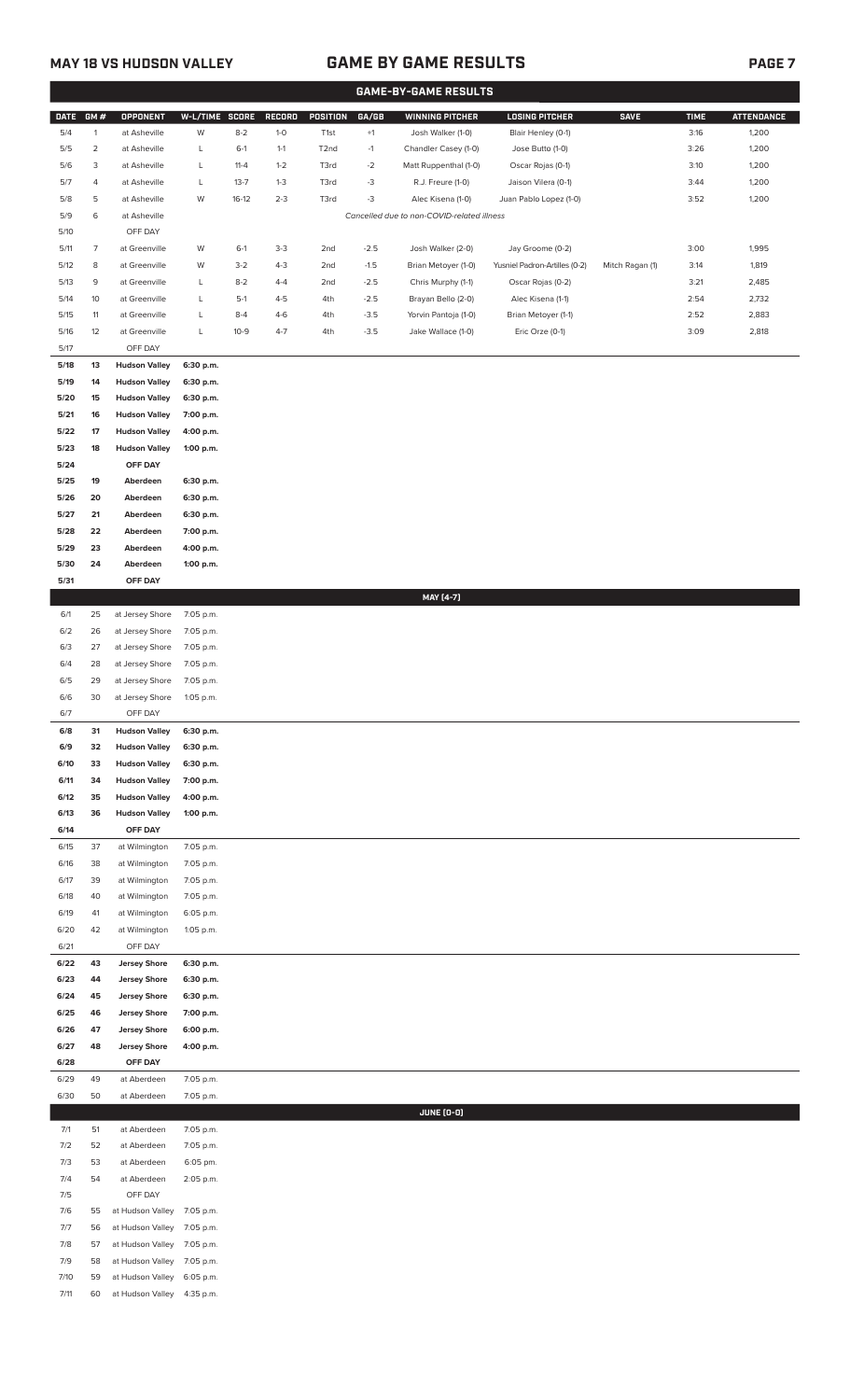## **MAY 18 VS HUDSON VALLEY GAME-BY-GAME PAGE 8**

| <b>DATE</b>  | GM#      | OPPONENT                       | W-L/TIME SCORE         | GA/GB<br>RECORD<br>POSITION | <b>WINNING PITCHER</b> | <b>LOSING PITCHER</b> | <b>SAVE</b> | <b>TIME</b> | <b>ATTENDANCE</b> |
|--------------|----------|--------------------------------|------------------------|-----------------------------|------------------------|-----------------------|-------------|-------------|-------------------|
| 7/12         |          | OFF DAY                        |                        |                             |                        |                       |             |             |                   |
| 7/13         | 61       | <b>Jersey Shore</b>            | 6:30 p.m.              |                             |                        |                       |             |             |                   |
| 7/14         | 62       | <b>Jersey Shore</b>            | 6:30 p.m.              |                             |                        |                       |             |             |                   |
| 7/15         | 63       | <b>Jersey Shore</b>            | 6:30 p.m.              |                             |                        |                       |             |             |                   |
| 7/16         | 64       | <b>Jersey Shore</b>            | 7:00 p.m.              |                             |                        |                       |             |             |                   |
| 7/17         | 65       | <b>Jersey Shore</b>            | 6:00 p.m.              |                             |                        |                       |             |             |                   |
| 7/18         | 66       | <b>Jersey Shore</b>            | 4:00 p.m.              |                             |                        |                       |             |             |                   |
| 7/19         |          | OFF DAY                        |                        |                             |                        |                       |             |             |                   |
| 7/20         | 67       | Wilmington                     | 6:30 p.m.              |                             |                        |                       |             |             |                   |
| 7/21         | 68       | Wilmington                     | 6:30 p.m.              |                             |                        |                       |             |             |                   |
| 7/22         | 69       | Wilmington                     | 6:30 p.m.              |                             |                        |                       |             |             |                   |
| 7/23         | 70       | Wilmington                     | 7:00 p.m.              |                             |                        |                       |             |             |                   |
| 7/24         | 71       | Wilmington                     | 6:00 p.m.              |                             |                        |                       |             |             |                   |
| 7/25         | 72       | Wilmington                     | 4:00 p.m.              |                             |                        |                       |             |             |                   |
| 7/26         |          | OFF DAY                        |                        |                             |                        |                       |             |             |                   |
| 7/27         | 73       | at Jersey Shore                | 7:05 p.m.              |                             |                        |                       |             |             |                   |
| 7/28         | 74       | at Jersey Shore                | 7:05 p.m.              |                             |                        |                       |             |             |                   |
| 7/29         | 75       | at Jersey Shore                | 7:05 p.m.              |                             |                        |                       |             |             |                   |
| $7/30$       | 76       | at Jersey Shore                | 7:05 p.m.              |                             |                        |                       |             |             |                   |
| 7/31         | 77       | at Jersey Shore                | 7:05 p.m.              |                             |                        |                       |             |             |                   |
|              |          |                                |                        |                             | JULY (0-0)             |                       |             |             |                   |
| 8/1          | 78       | at Jersey Shore                | 1:05 p.m.              |                             |                        |                       |             |             |                   |
| 8/2          |          | OFF DAY                        |                        |                             |                        |                       |             |             |                   |
| 8/3          | 79       | <b>Hudson Valley</b>           | 6:30 p.m.              |                             |                        |                       |             |             |                   |
| 8/4          | 80       | <b>Hudson Valley</b>           | 6:30 p.m.              |                             |                        |                       |             |             |                   |
| 8/5          | 81       | <b>Hudson Valley</b>           | 6:30 p.m.              |                             |                        |                       |             |             |                   |
| 8/6          | 82       | <b>Hudson Valley</b>           | 7:00 p.m.              |                             |                        |                       |             |             |                   |
| 8/7          | 83       | <b>Hudson Valley</b>           | 6:00 p.m.              |                             |                        |                       |             |             |                   |
| 8/8          | 84       | <b>Hudson Valley</b>           | 4:00 p.m.              |                             |                        |                       |             |             |                   |
| 8/9          |          | OFF DAY                        |                        |                             |                        |                       |             |             |                   |
| 8/10<br>8/11 | 85<br>86 | at Wilmington<br>at Wilmington | 7:05 p.m.              |                             |                        |                       |             |             |                   |
| 8/12         | 87       | at Wilmington                  | 7:05 p.m.<br>7:05 p.m. |                             |                        |                       |             |             |                   |
| 8/13         | 88       | at Wilmington                  | 7:05 p.m.              |                             |                        |                       |             |             |                   |
| 8/14         | 89       | at Wilmington                  | 6:05 p.m.              |                             |                        |                       |             |             |                   |
| 8/15         | 90       | at Wilmington                  | 1:05 p.m.              |                             |                        |                       |             |             |                   |
| 8/16         |          | OFF DAY                        |                        |                             |                        |                       |             |             |                   |
| 8/17         | 91       | at Hudson Valley 7:05 p.m.     |                        |                             |                        |                       |             |             |                   |
| 8/18         | 92       | at Hudson Valley               | 7:05 p.m.              |                             |                        |                       |             |             |                   |
| 8/19         | 93       | at Hudson Valley               | 7:05 p.m.              |                             |                        |                       |             |             |                   |
| 8/20         | 94       | at Hudson Valley               | 7:05 p.m.              |                             |                        |                       |             |             |                   |
| 8/21         | 95       | at Hudson Valley               | 6:05 p.m.              |                             |                        |                       |             |             |                   |
| 8/22         | 96       | at Hudson Valley               | 4:35 p.m.              |                             |                        |                       |             |             |                   |
| 8/23         |          | OFF DAY                        |                        |                             |                        |                       |             |             |                   |
| 8/24         | 97       | Aberdeen                       | 6:30 p.m.              |                             |                        |                       |             |             |                   |
| 8/25         | 98       | Aberdeen                       | 6:30 p.m.              |                             |                        |                       |             |             |                   |
| 8/26         | 99       | Aberdeen                       | 6:30 p.m.              |                             |                        |                       |             |             |                   |
| 8/27         | 100      | Aberdeen                       | 7:00 p.m.              |                             |                        |                       |             |             |                   |
| 8/28         | 101      | Aberdeen                       | 6:00 p.m.              |                             |                        |                       |             |             |                   |
| 8/29         | 102      | Aberdeen                       | 4:00 p.m.              |                             |                        |                       |             |             |                   |
| 8/30         |          | OFF DAY                        |                        |                             |                        |                       |             |             |                   |
| 8/31         | 103      | Wilmington                     | 6:30 p.m.              |                             |                        |                       |             |             |                   |
|              |          |                                |                        |                             | AUGUST (0-0)           |                       |             |             |                   |
| 9/1          | 104      | Wilmington                     | 6:30 p.m.              |                             |                        |                       |             |             |                   |
| 9/2          | 105      | Wilmington                     | 6:30 p.m.              |                             |                        |                       |             |             |                   |
| 9/3          | 106      | Wilmington                     | 7:00 p.m.              |                             |                        |                       |             |             |                   |
| 9/4          | 107      | Wilmington                     | 6:00 p.m.              |                             |                        |                       |             |             |                   |
| 9/5          | 108      | Wilmington                     | 4:00 p.m.              |                             |                        |                       |             |             |                   |
| 9/6          |          | OFF DAY                        |                        |                             |                        |                       |             |             |                   |
| 9/7          | 109      | at Hudson Valley               | 7:05 p.m.              |                             |                        |                       |             |             |                   |
| 9/8          | 110      | at Hudson Valley               | 7:05 p.m.              |                             |                        |                       |             |             |                   |
| 9/9          | 111      | at Hudson Valley               | 7:05 p.m.              |                             |                        |                       |             |             |                   |
| 9/10         | 112      | at Hudson Valley               | 7:05 p.m.              |                             |                        |                       |             |             |                   |
| 9/11         | 113      | at Hudson Valley               | 6:05 p.m.              |                             |                        |                       |             |             |                   |
| 9/12         | 114      | at Hudson Valley               | 4:35 p.m.              |                             |                        |                       |             |             |                   |
| 9/13         |          | OFF DAY                        |                        |                             |                        |                       |             |             |                   |
| 9/14         | 115      | <b>Jersey Shore</b>            | 6:30 p.m.              |                             |                        |                       |             |             |                   |
| 9/15         | 116      | <b>Jersey Shore</b>            | 6:30 p.m.              |                             |                        |                       |             |             |                   |
| 9/16         | 117      | <b>Jersey Shore</b>            | 6:30 p.m.              |                             |                        |                       |             |             |                   |
| 9/17         | 118      | <b>Jersey Shore</b>            | 7:00 p.m.              |                             |                        |                       |             |             |                   |
| 9/18         | 119      | <b>Jersey Shore</b>            | 4:00 p.m.              |                             |                        |                       |             |             |                   |
| 9/19         | 120      | <b>Jersey Shore</b>            | 1:00 p.m.              |                             |                        |                       |             |             |                   |

**SEPTEMBER (0-0)**<br>The SEPTEMBER (0-0)